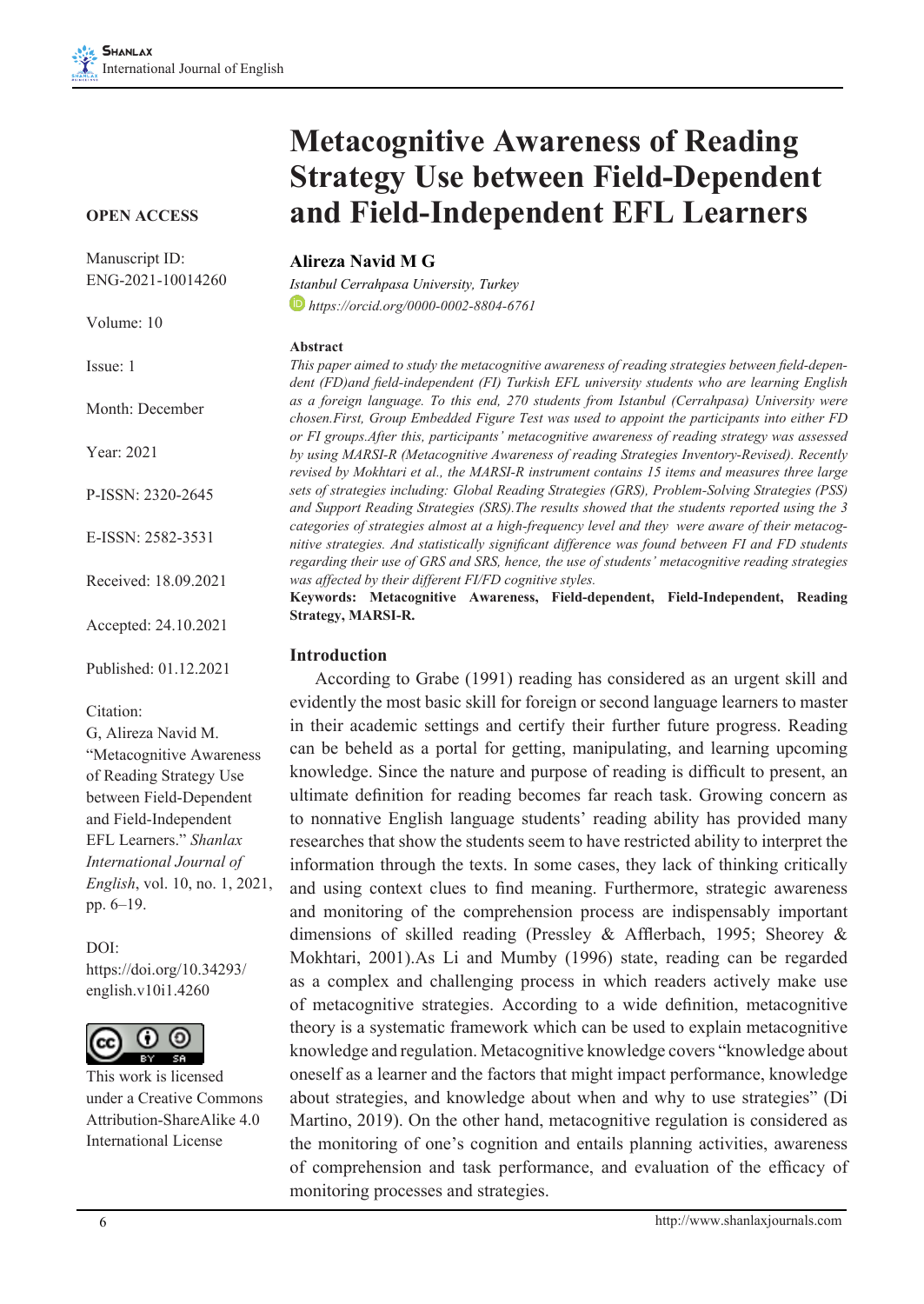Metacognition is most generally assumed as "cognition about cognition" or simply thinking about thinking (Flavell, 1979), thus the term "metacognitive awareness" encompasses similar notions as "metacognition".

There are different individual variables that may well have a large influx on second/foreign language learning process in general and on second/foreign language reading strategy use in particular.Researchers (e.g., Chapelle & Roberts, 1986; O'Malley & Chamot, 1990; Oxford, 1990a; Reid, 1987; Wenden & Rubin, 1987) have sought to recognize influential learner or reader variables that may boost or prevent the process of second/ foreign language learning. These variables include age, gender, level of language proficiency, attitude, motivation, learning styles, and cognitive styles.The field-dependent/independent notion was constructed by Witkin and Asch (Witkin, 1950; Witkin & Asch, 1948a, 1948b) within studies they run concerning how individuals apperceive of themselves in space.

Along with the advent of these two concepts, many researchers focused on how learners process new information and the patterns of strategies they use to comprehend, learn or remember the information through the tetrad skill of a second or foreign languagewhile a group of other researchers have sought to define and articulate the fielddependent/independent construct in terms of its implications for education and instruction by using the afore mentioned foundational studies by Witkins and his colleagues. According to Drnyei, one of the most important constructs of cognitive styles that may well influence second language learning is field-dependence (FD) versus field-independence (FI) cognitive style (2005). Another definition by Jonassen and Grabowski (1993) parse field dependence/independence as the degree to which the neighboring perceptual or contextual field in learners' environments modify their perception or comprehension of information. To aid our realization of the learners' reading problems, it is important to peruse their metacognitive awareness of reading strategies. By doing so, their reading comprehension can improve because we can improve comprehension with increased metacognitive awareness (Zhang, 2008).

# **Reading**

Reading is one of the important skills, by the learners from elementary school up to the university and even out of the education setting, to get a lot of information based on what they are required in reading. Reading is the interplay of four elements including the reader, the text, the fluent reading (the ability of reading in an appropriate rate with adequate comprehension) and strategic reading (the ability of the reader to use a variety of reading strategies to accomplish a purpose for reading). Afflerbach mentioned that reading is a dynamic and assembled process that involves skill, strategies and prior knowledge all together (2007). Brantmeier puts studies accomplished in the field of reading strategies into three categories: (1) identification of reading strategies employed by successful and unsuccessful EFL/ESL learners; (2) reading strategies instruction; and (3) factors affecting the use of reading strategies (2002). Grabe considers L2 reading as a combination of skills and abilities that readers assign to reading (2009). He identifies five abilities by which reading act should be seen as definitional: a rapid and automatic process; an interacting process; a flexible and strategic process; a purposeful process; and a linguistic process (1991). In his third element, reading is a flexible and strategic process, readers assess if they are achieving their purposes of what they are reading. If there is any barrier to hint this, readers must flexibly adapt different processing and monitoring activities. Therefore, it is not surprising to see abundant studies have been carried out in order to consider the differences and similarities in use of reading strategy between more and less effective readers as well as revised instruments for measuringreading strategies (e.g., Flavell, 1979; Oxford, 1990a; Pressley & Afflerbach, 1995; Shang, 2011; Wu, 2005; Mokhtari & Sheorey, 2002; Mokhtari, Dimitrov and Reichard, 2018).

Some investigations revealed that proficient second language readers are aware how to use a variety of strategies to perform their learning goals, in contrast less effective readers use strategies less frequently and they often do not choose proper strategies for the tasks (Shang, 2011). Pressley and Afflerbach (1995), in their study, concluded that proficient readers were more strategic and took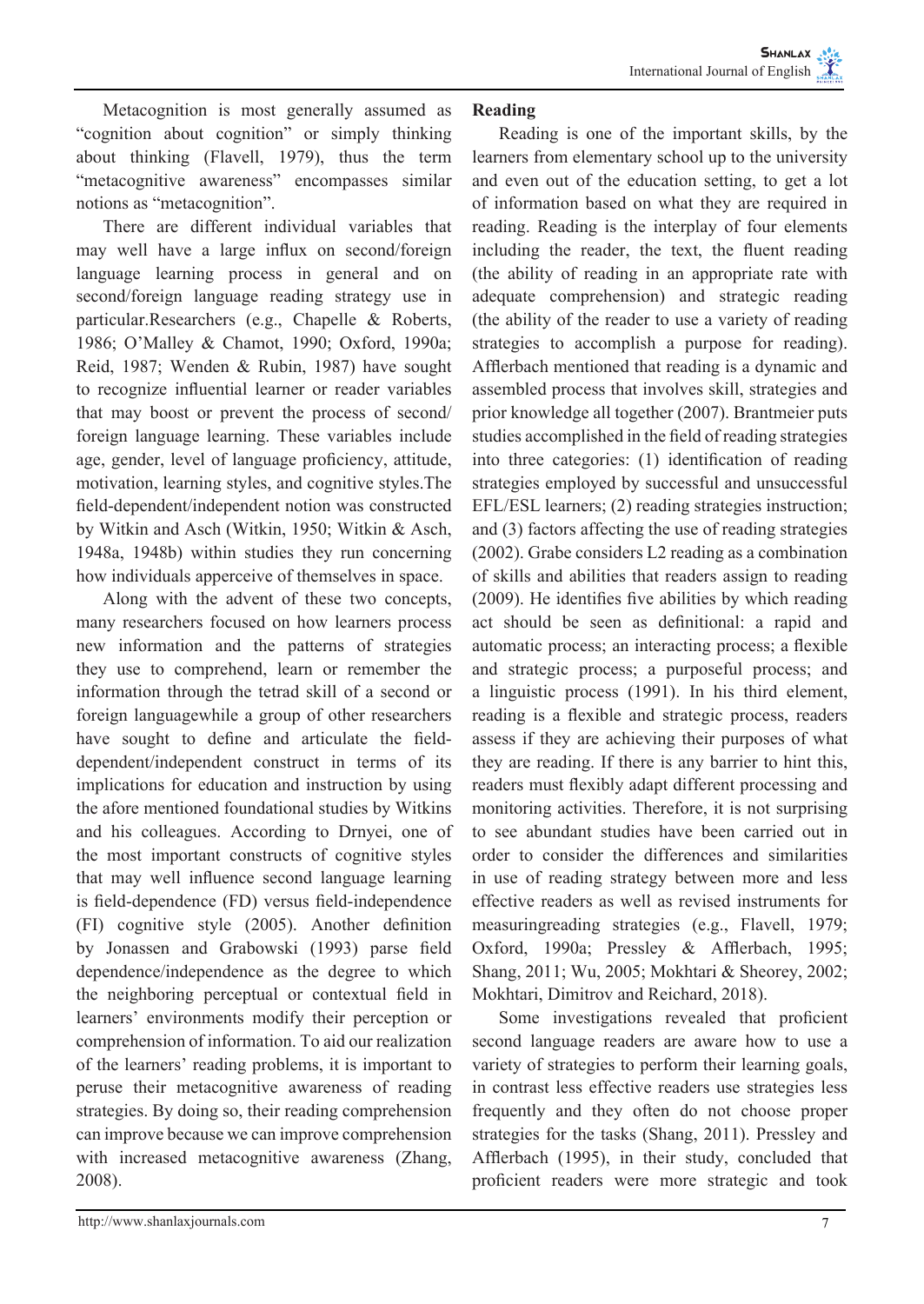conscious steps to comprehend what they were reading. According to Brown, interactive approach to reading comprehension is required forreaders to master the combination of Bottom-up and Topdown strategies in order to achieve higher degrees of reading comprehension (2000). Furthermore, reading is a kind of process in which not only do readers need to understand its explicit meaning, but also make a sense of its implied ideas.Reading entails a huge amount of cognitive capacity available for comprehension, so as good readers know that comprehension is most likely to occur from reading activity. They know how to convey what is being read to prior knowledge, how to predict what might be coming up in the text and summarize what is being read. These comprehension strategies are what have been named metacognitive concepts in reading which awareness of them determine who is affective reader who is not.

According to Koda (2005), ownership of strategic reading relies on the cognitive as well as metacognitive capabilities of the readers.He states that while professional readers face with comprehension problems, they try to monitor their reading process attentively,they are aware of their cognitive and linguistic resources, and they are capable of propelling their consideration to the proper clues in anticipating, organizing, and retaining text information; it means, they put in use of metacognitive reading strategies.In general, metacognition is the knowledge and control a learner has over his/her own learning process and metacognitive knowledge refers to "knowledge about knowledge" (Grabe, 2009).

# **Metacognition (Awareness) and Reading**

Metacognitive, in general, according to Flavell (1976, p.232) is a sort of knowledge that "one's knowledge concerning one's own cognitive processes and products, or anything related to them". It iswidely believed that "metacognition" composed of fouraspects: (a) metacognitive knowledge, (b) metacognitive experiences, (c) goals, and (d) actions. As mentioned above, metacognitive knowledge refers to a learner's knowledge about his own self or self-knowledge. Metacognitive experiences can be explained as thoughts and feelings

that correspond to cognitive tasks. Metacognitive goals are the global and specific objectives of cognitive tasks. And metacognitive actions refer to as the strategies employed to attain those specified goals. In the context of reading comprehension, metacognition certifies that the learners are capable to create meaning from information. They should be able to reflect on their own thinking process, recognize reading strategies while reading and manipulate how they read. It is a part of a learner's cumulative universe knowledge that includes cognitive tasks, goals, actions, and experiences that have to do with the environment.It first and foremost includes knowledge or beliefs about what factors or variables operate and communicate in ways that affect the course and outcome of cognitive enterprises.

Many discourses on metacognition distinguish metacognitive knowledge from the metacognitive control process. The metacognitive knowledge refers to what a learner realizes about cognition, while the metacognitive control process demonstrates how a learner utilizes that knowledge to adjust cognition. Brown (1987) is one of those who made a distinction between the two-basic module of metacognition: the knowledge of cognition and the regulation of cognition. The knowledge of cognition refers to the knowledge about a learner's own cognition or cognition in general. It has three configurations: declarative knowledge, procedural knowledge, and conditional knowledge. Declarative knowledge deals with the factual knowledgeof one's own capabilities and the factors that influence his/her performance. Whereas procedural knowledge refers to theknowledge of executing procedural skills. The conditional knowledge is about discerning the logic to apply various cognitiveactions. The regulation of cognition refers to a collection of activities that provide learners to attain control on their thinking andlearning. Although a number of regulatory skills have been demonstrated in the literature, planning, monitoring, and evaluationare the urgent elements included in all accounts. Planning deals with thinking and organizing appropriate strategies andallocating resources that affect the performance. Monitoring means to be aware of and observe the task and performancetargets. Evaluating is to appraise the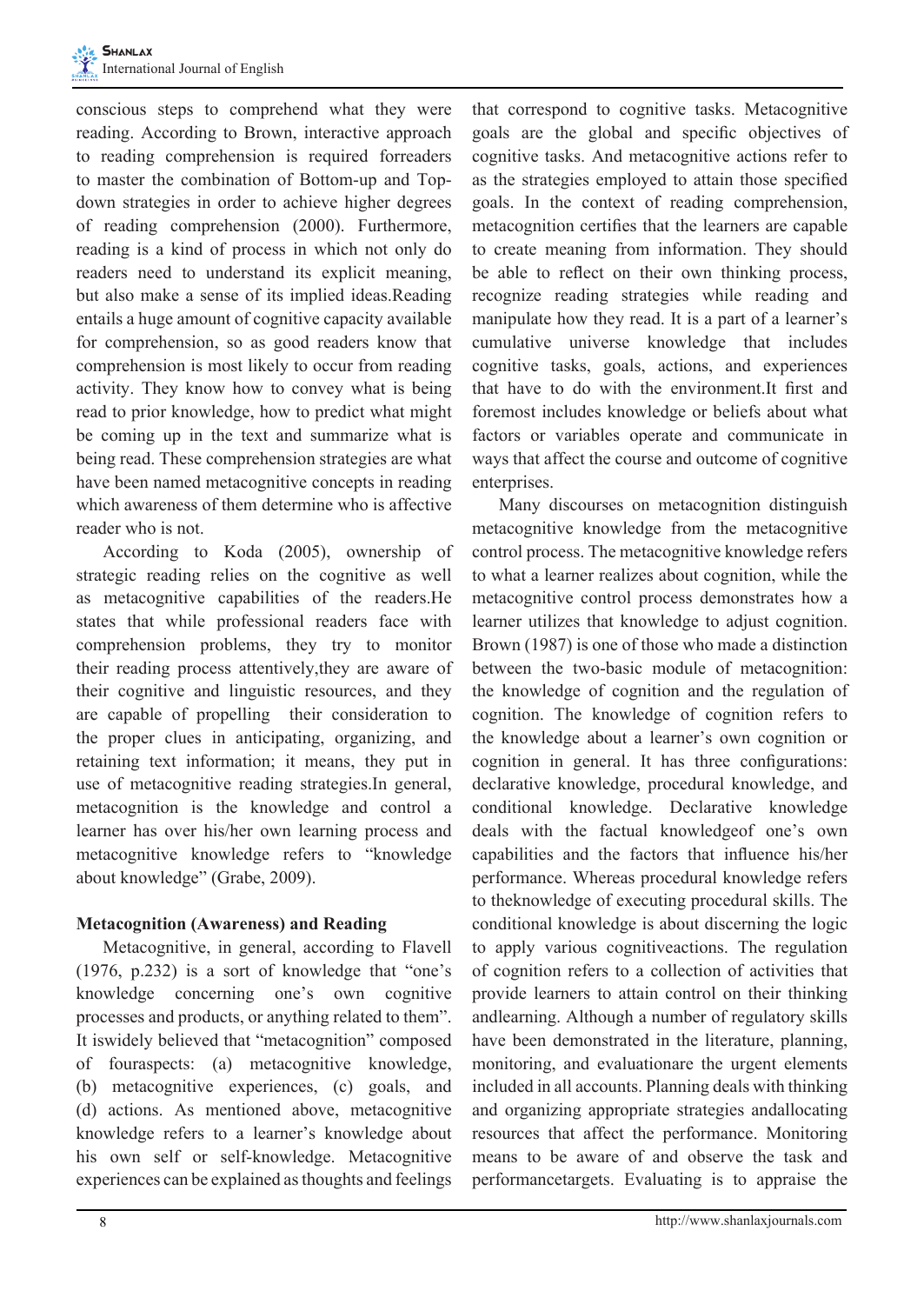regulatory process and efficiency of a learner's learning ability (Teng, 2016). According to Teng, "Metacognition is supposed to be an innate ability of human beings" (2016, p.301). When students are enabled to develop awareness of metacognition and apply it strategically to control learning, a remarkable alteration in their metacognitive adequacy is observed (Teng, 2016).

Metacognitive awareness could be successfully boosted as showed in the study by Auerbach and Paxton (1997);this is knowledge about the suitable actions one takes in order to achieve a specific purpose.When applied to readingwhich is critical of skilled reading, it can be defined as "the knowledge of the readers' cognition relative to the reading process and the self-control mechanisms they use to monitor and enhance comprehension" (Sheorey & Mokhtari, 2001, p. 432). Pressley and Afflerbach (1995) described impressive readers as strategic or "constructively responsive" readers who intently arrange cognitive resources when reading.Therefore, the reader must apply metacognitive awareness and refer to conscious strategies in order to perceive the text successfully. What distinguishes skilled readers from the nonskilled ones is conscious awareness of the strategic reading process and actual usage of these reading strategies (Sheorey and Mokhtari 2001). Thus, proficient readers are aware of the written works they read, they can realize the reason or reasons for reading it, and lay strategies to cope with problems and monitor their comprehension of information. In contrast, nonskilled readers are restricted with their metacognitive knowledge about reading. They insist on reading as a decoding operation rather than as construction of meaning. A common finding in research into reading strategies is that greater awareness is likely to lead to better reading comprehension, and that less successful readers can expand their reading proficiency by training and scaffolding relying on the strategies that are applied by more successful readers (Mokhtari & Perry, 2008; Mokhtari, Sheorey, & Reichard, 2008). An effective reader is qualified from a metacognitive outlook as someone who modifies the process of reading and the use of strategies according to the textual demands (Pressley & Afflerbach, 1995).

Metacognitive experiences cover all conscious cognitive or affective experiences that go with and relate to any intellectual enterprises. They happen before, during, and after the reading.Garner (1988) designated pre-reading knowledgethat relates to a personal strong point, during-reading information as strategy knowledge and post-reading knowledge as task information.For all of these three experiences, metacognitive knowledge prepares a ground for metacognitive experiences that are expressed as awareness.

In one research that dealt with reading academic materials, Sheorey and Mokhtari (2001) studied the difference in metacognitive awareness of reading strategies between 150 English native and 152 non-native university students in America while reading academic texts.The Survey of Reading Strategies (SORS) (Mokhtari & Sheorey, 2002) was applied by them which was specifically outlined to detect L2 students' metacognitive awareness of reading strategies while reading academic or education setting materials.According to the results obtained, among many others, there was a significant relationship between the students' reading ability and the reported reading strategies, regardless of the level of reading ability.It means both native and nonnative students with high reading ability used more strategies than students with low reading ability in the two groups.The result upheld the observation that skilled readers use more strategies than less skilled readers as a result of their high metacognitive awareness of the variety of reading strategies. This trend in L2 reading strategies, determined as "deliberate, conscious procedures used by readers to enhance text comprehension"(Sheorey & Mokhtari, 2001, p.433).

In another research, Mokhtari and Reichard (2002) measuredstudents' level of reading strategies by applying the Metacognitive Awareness of Reading Strategies Inventory (MARSI). It was designed to assess 6th-12th grade students' awareness and perceived use of the reading strategies while reading academic text or school related materials. A total number of 825 students from 10 urban, suburban, and rural school districts in five Midwestern states took part in the study. MARSI included three (strategy) subscales involved for assessment were global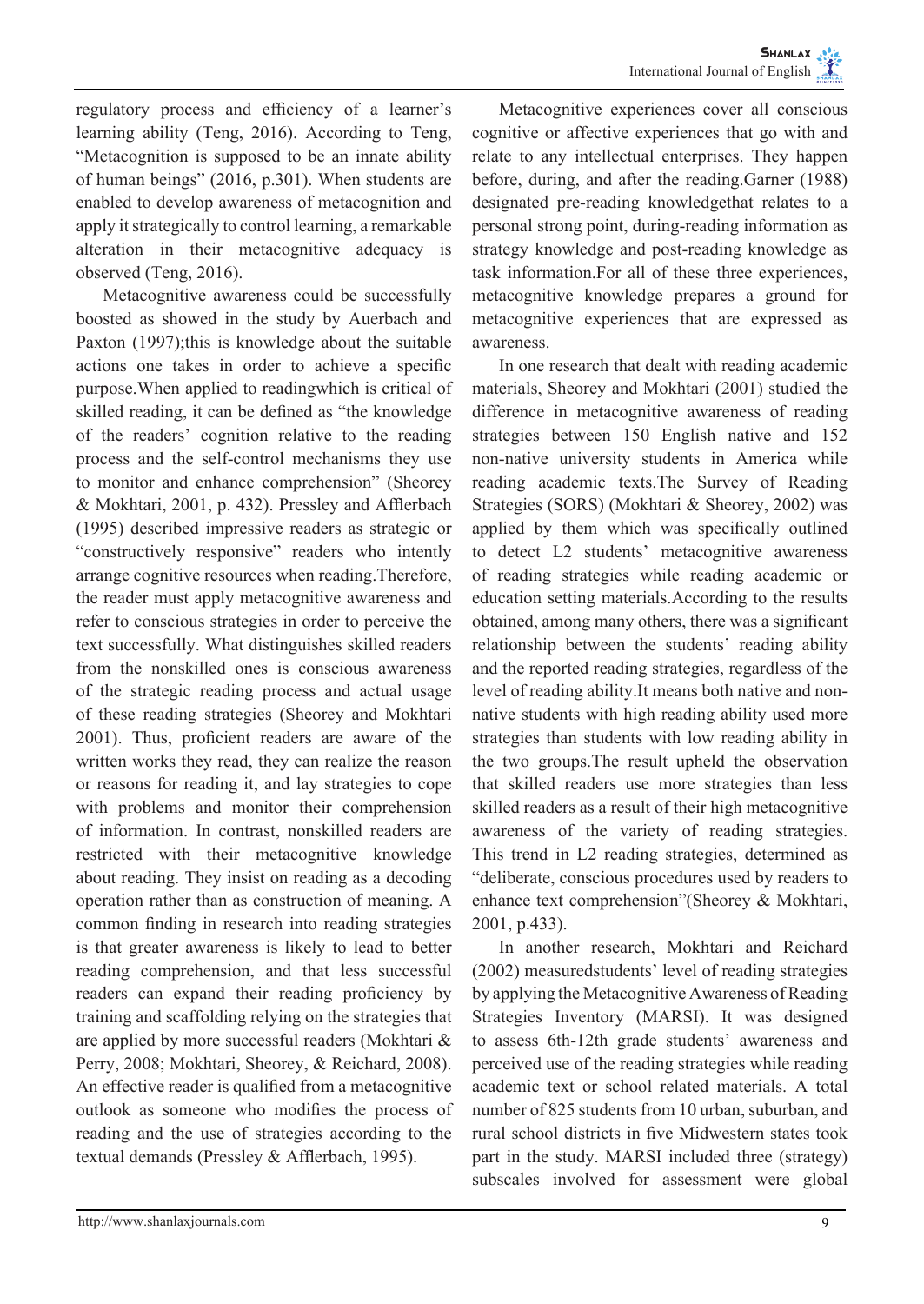reading strategy, problem solving reading strategy, and support reading strategy. Results showed that there were significant differences in the use of global and problem-solving reading strategies, while there was no significant difference in the use of support reading strategy. Furthermore, the students who rated their reading ability as excellent had a significantly higher use of global reading strategy than readers who rated their reading ability as average.For problem solving reading strategy scores, the result showed that the excellent reading ability readers had a significantly higher use of this strategy than readers who rated their reading ability as average. Also, this study offered that MARSI was reliable and valid for measuring and assessing the learners' metacognitive awareness based on the psychometric data demonstration.It must be noted that the usage of these strategies depends on to some extent the learners' age, reading ability, text difficulty, type of reading materials and other related factors.

Field dependence independence (FD, FI) is a construct imported to second language acquisition from psychology (Ellis, 1995). Christison (2003) distinguishes between cognitive styles as field dependence/field-independence, analytic/global, and reflective/impulsive; sensory styles as visual / auditory and tactile/kinesthetic; and personality styles as tolerance of ambiguity, right-brain/leftbrain dominance.

In the field of education, researchers have reasoned that cognitive styles may well have predictive power for academic achievement (Strenberg & Zhang, 2001). Among the above mentioned identified cognitive styles, field-dependence (FD) and fieldindependence (FI) cognitive style is of great matter in second language acquisition (Larsen-Freeman & Long, 1991). This cognitive style can be measured using a psychological test called Group Embedded Figures Test (GEFT) developed by Witkin, et al, (1971). Fundamentally, this perceptual test weighs an individual's ability to break up an organized visual field so that an embedded part or given shape in that field may be recognized as separate from the given field (Pithers, 2002).

Brown (2000, p.106) defines field-independence style as "the ability to perceive a particular relevant item or factor in the field of distracting items" and field-dependence as "the tendency to bedependent on a total field so that parts embedded within the field are not easily perceived, though the total field is perceived clearly as a unified whole". Felder and Henriques (1995) state that field-independent learners take in information and figure out the material in small, connected chunks, but fielddependent learners absorb information in apparently connected segments and achieve understanding in a holistic way. Before field-dependents can master the details of a subject, they need to realize how the material being presented relates to their prior knowledge and experience. As a result, fielddependent learners may well have slow and inferior performance in their homework and tests since they attempt to grasp the total picture. Contrary to fielddependents, field-independent students can function with incomplete understanding of the material, but they may not attain a grasp of the broad context of a body of knowledge and its relationships with other subjects (Felder & Henriques, 1995).

# **Purpose of the Study**

The purpose is to find out what reading strategies Turkish university preparation FI and FD students deploy to approach EFL reading and whether there is a difference between these two learners in strategy choice.This study puts out three addressed specific questions:

- 1. Which categories of reading strategies do the Turkish students use most frequently in reading English?
- 2. Which categories of reading strategies do FD/FI Turkish students use most frequently in reading English?
- 3. Is there any relationship between Turkish students' usage of metacognitive reading strategies with their FI/FD cognitive styles?

# **Method**

## *Participants*

The study samples consisted of all students studying at English preparation school of Istanbul Cerrahpasa University in the academic year of 2010-2011. Students needed to complete the English preparation school before they could pursue university studies in different majors and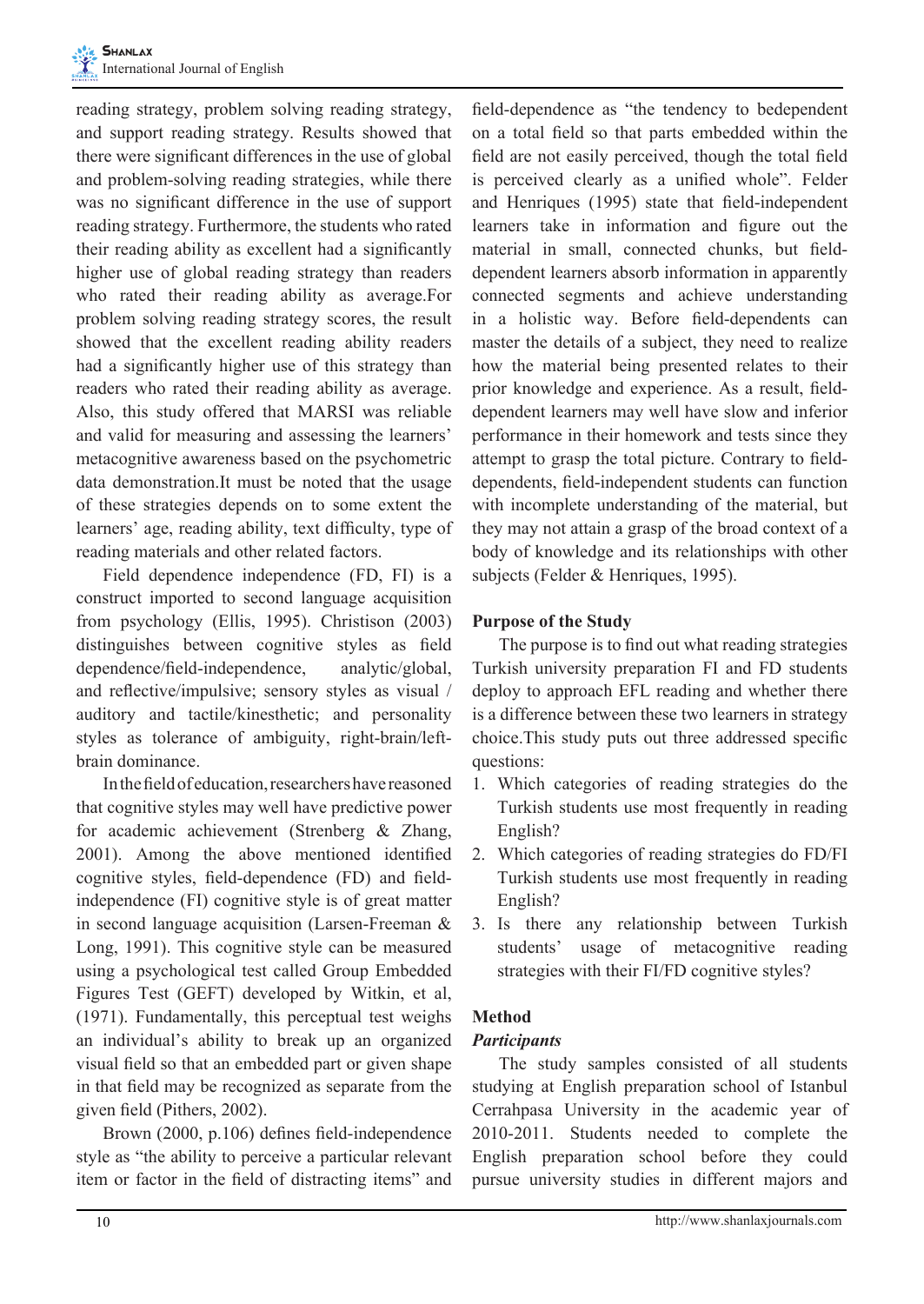the selected participants for this study were not the beginner level English students.The total number of students comprised to 824 from those 265 were selected for the study. To determine the sample size, the Kerjcie and Morgan table was used. Multistage cluster sampling was conducted to randomly select the sample. Before administering Metacognitive Awareness of reading Strategies Inventory-Revised (MARSI-R) questionnaire, the Field Dependent and Field Independent students were determined and placed in separate groups based on their scores on the Group Embedded Figures Test (GEFT). This test was used by Witkin (1971) to measure the youngsters and adults' field dependence-independence cognitive style.32 students ranged between the score six to thirteen, so they were removed out as they did not belong to the either groups of FD or FI. The other remains were 119 FI and 114 FD. In order to have an equal number and gender of participants in each group, one hundred FD and one hundred FI students in total 200 students have been chosen to participate in the study. Age mean of participants was 22 out ranged from 18 to 25.

## *Materials*

The data for the study was accumulated through a questionnaire adapted from Metacognitive Awareness of reading Strategies Inventory-Revised (MARSI-R) questionnaire by Mokhtari et al,.(2018) that was developed to measure the metacognitive awareness and perceived use of reading strategies of adolescent and adult learners of English as a second language while reading academic related materials. MARSI-R comprises 15 items measuring three broad categories of reading strategies with 5 items for each category:global reading strategies (GRS), problemsolving strategies (PSS), and support reading strategies (SRS). A 5-point Likert scale following each item indicates the frequency of strategy use ranging from 1 (never) to 5 (always).

**Table 1: Categorizing of EFL Reading Strategies (Mokhtari et al, 2018)**

| <b>Strategy Type</b>                  | <b>Items</b>    |
|---------------------------------------|-----------------|
| Global Reading Strategy (GRS)         | 1, 3, 5, 12, 13 |
| <b>Problem Solving Strategy (PSS)</b> | 7,9,11,14,15    |
| Support Reading Strategy (SRS)        | 2,4,6,8,10      |

http://www.shanlaxjournals.com 11

Before analyzing the data, the collected questionnaires were inserted into the SPSS Version 26 software for the internal consistency of the MARSI-R for the study was proven to be acceptable. Cronbach's alpha for the three strategy categories were as follows: GRS (0.78), PSS (0.79), and SRS (0 .72) and the overall reliability coefficient was (0.86)(Glass & Hopkins, 1996).

## *Procedure*

To establish the two equal target groups for this study (FD vs. FI), all students studying at English preparation school of Istanbul Cerrahpasa University in the academic year of 2020-2021 were selected. Whole number of students were 824 from those 265 were selected for the study. To determine the sample size, the Kerjcie and Morgan table was used. Multistage cluster sampling was conducted to randomly select the sample. The Group Embedded Figures Test (GEFT) by Witkin (1971) was used to measure the youngsters and adults' field dependenceindependence cognitive style.The GEFT is a paperbased test consisting of seven practice items which should be completed in 1 minute and two other sets consisting of nine items which have the time limit of 5 minutes for each set. During the test, the participants were required to locate 18 simple geometric shapes, each located in a drawing of a larger, more complex pattern geometric shape. Scores on GEFT range from 0 (highly FD) to 18 (highly FI). 32 students ranged between the score six to thirteen, so they were removed out as they did not belong to the either groups of FD or FI. The other remains were 119 FI and 114 FD. In order to have an equal number and gender of participants in each group, one hundred FD and one hundred FI students in total 200 students have been chosen to participate in the study. Age mean of participants was 22 out ranged from 18 to 25.

Then, to enhance the quality of the study, the first Turkish version of the Metacognitive Awareness of reading Strategies Inventory-Revised (MARSI-R) by Mokhtari et al,.(2018) questionnaire be pilottested with a group of 15 students from the same population pool. The purpose was to check clarity and comprehensibility of the items as well as the amount of time needed to answer the questions.Finally, the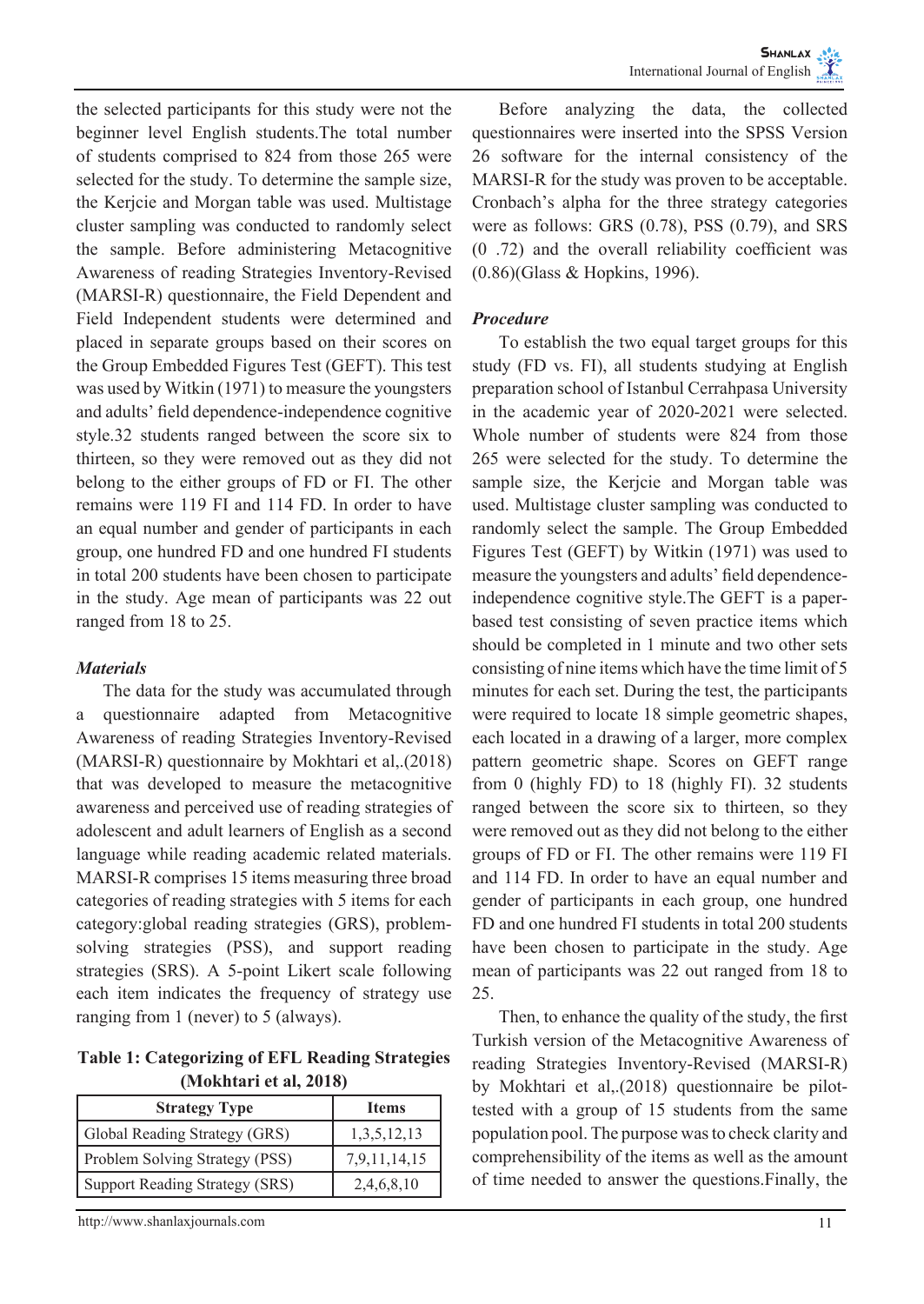completed Turkish version of the questionnaire was administered to 200 students in four classes separately in a way that no participant knew about if one is FD or FI.But participants were informed of the purposes and requirements of the survey, and they were asked to provide honest responses. Later, all the completed questionnaires were examined; and 200 valid questionnaires were used for statistical analysis.

## *Data Analysis*

Methodologically, this study is quantitative in nature so that it helps measure the extent of students' awareness of reading strategies through an examination of the frequencies and variances of strategy use. Therefore, the collected data were analyzed quantitatively to obtain descriptive and inferential statistics. The data were subjected to SPSS descriptive analysis to describe the overall metacognitive strategies used by the students in reading for question number one as well as to identify and compare the differences between two fielddependent (FD)and field-independent (FI) groups for questions number two, three and four.Each student's reactance to every single item on the MARSI-R was scored and the average score calculated for each of GRS, PSS, and SRS subscales.

To examine the entire score of metacognitive strategies used by students while reading, descriptive statistics for three categories of strategy usage suggested by Mokhtari et al,. (2018) was adapted. These three categories- global reading strategies (GRS), problem-solving strategies (PSS), and support reading strategies (SRS)- were used to classify the participants MARSI-R results.The table 1 shows the descriptive statistics of student's total scores on metacognitive strategies in reading and the mean scores of each sub-category.

**Table 2: Participants' Mean Scores of Metacognitive Strategies in Reading Descriptive Statistics**

|                                                    | N   | Mean   | <b>Std.Deviation</b> |
|----------------------------------------------------|-----|--------|----------------------|
| <b>Total</b><br>Metacognitive<br><b>Strategies</b> | 200 | 3.7915 | .38227               |
| <b>PSS</b>                                         | 200 | 3.9607 | .51952               |

|     | 200        | 7425   | .38944 |
|-----|------------|--------|--------|
| SRS | <b>200</b> | 3.6713 | .56086 |

According to the early findings, the total mean score of students' metacognitive strategies is M=3.79 with 0.38 as standard deviation which means the high amount of strategy usage. On the subject of each three sub-strategy, PSS stands on top of all with M=3.96 and 0.51 as standard deviation which belongs to the highest frequency level. GRS follows it with  $3.74$  mean score and SD= 0.38. While SRS comes to rank the last place with 3.67 mean score and 0.56 as standard deviation.The results from the total mean score and the mean scores of each sub-strategy demonstrate that the participants fairly used metacognitive strategies frequently in English reading, it means they were highly aware of their usage of metacognitive strategies in academic reading so that they can be considered as high strategy user.

To answer the second research question: Which categories of reading strategies do FD/FI Turkish students use most frequently in reading English? measured by MARSI-R between two groups of student, Independent sample t-test was employed to do this so. According to the findings shown in table 2, the analysis was done to compare the total score of metacognitive strategies of FI and FD participants to discover whether they have a significantly different overall mean score and the mean score of three substrategies (PSS, GRS, and SRS).

## **Table 3: The Total Usage of Metacognitive Reading Strategies for Each Sub-Strategy by FI and FD Participants**

| Mean<br><b>Score</b> | FD/<br>FI | N   | Mean | Std.<br><b>Deviation</b> | $P-$<br>Value | T       |
|----------------------|-----------|-----|------|--------------------------|---------------|---------|
| <b>Total</b>         | <b>FD</b> | 100 | 3.58 | 0.38                     | 0.452         | 0.58    |
|                      | FI        | 100 | 3.83 | 0.47                     |               |         |
| <b>PSS</b>           | <b>FD</b> | 100 | 3.91 | 0.49                     | 0.425         | 0.78    |
|                      | FI        | 100 | 3.98 | 0.55                     |               |         |
| <b>GRS</b>           | <b>FD</b> | 100 | 3.72 | 0.30                     | $0.012*$      | $-2.43$ |
|                      | FI        | 100 | 3.57 | 0.43                     |               |         |
| <b>SRS</b>           | <b>FD</b> | 100 | 3.46 | 0.58                     | $0.010*$      | 2.57    |
|                      | FI        | 100 | 3.69 | 0.51                     |               |         |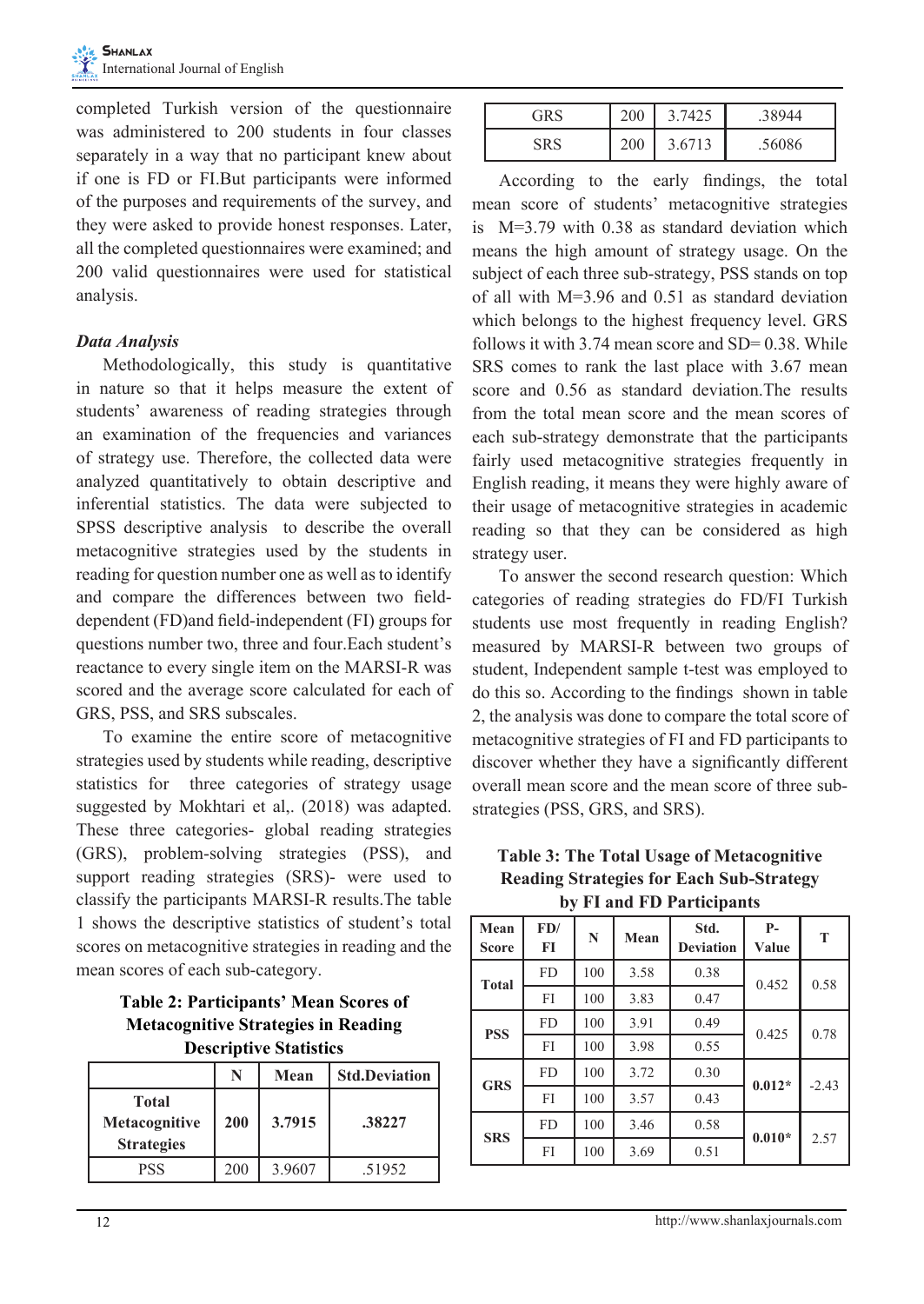As shown in Table 2, by comparing FI and FD participants in terms of their use of metacognitive reading strategies, it is transparent that the mean score of FI participants with mean score 3.83 and standard deviation 0.47 is higher than FD participants with mean score 3.58 and standard deviation 0.38. Generally, this indicates thatthe former participants use metacognitive reading strategies more frequently than the latter.According to Cohen (2014), in the learning process, FI students are inclined to employ more strategies like planning, monitoring the comprehension and critically analyzing the material. Therefore, FI learners may be better at applying metacognitive strategies in reading context.However,

by considering t=0.58 and p>0.05 statistical analysis indicates that there is no significant difference between FI participantswith M=3.83, SD=0.47 and FD ones with M=3.58, SD=0.38 in overall metacognitive reading strategies use.

In terms of the comparison between FI and FD participants in the use of PSS as one sub strategy out of three, FI students gave 3.98 as mean score with SD=0.49 while FD students showed 3.91 for mean score with SD=0.55 condition. Therefore, there is no significant difference between FI and FD with  $(t=0.78; p>0.05)$ .

|                                                                      | FI   |           | FD    |           | <b>P-Value</b> |          |
|----------------------------------------------------------------------|------|-----------|-------|-----------|----------------|----------|
| <b>Problem Solving Strategies</b>                                    | Mean | <b>SD</b> | Mean  | <b>SD</b> |                |          |
| 07. Getting back on track when getting sidetracked<br>or distracted. | 3.93 | 0.93      | 4.045 | 0.88      | 0.48           | $-0.732$ |
| 09. Adjusting my reading pace or speed based on<br>what I'm reading. | 4.05 | 0.89      | 3.95  | 0.93      | 0.47           | 0.73     |
| 11. Stopping from time to time to think about what<br>I'm reading.   | 3.62 | 0.91      | 3.58  | 0.88      | 0.52           | 0.63     |
| 14. Re-reading to make sure I understand what I'm<br>reading.        | 4.36 | 0.66      | 4.28  | 0.65      | 0.42           | 0.69     |
| 15. Guessing the meaning of unknown words or<br>phrases.             | 3.95 | 0.89      | 3.78  | 0.81      | 0.17           | 1.34     |

**Table 4: Problem Solving Strategies (PSS) Used by Both FI and FD Participants**

As shown in the table 3, it was found that there is no significant difference between each PSS used by both FI and FD participants entirely with P-Value >.05 condition.Although, in both groups of participants it can be seen a bit different frequent use of problem solving strategies. It shows that they don't have problem in solving difficulties directly towards reading text. Among the 5 specific strategies, FI participants reported that they usually re-readand adjust reading speed to solve the reading problems very often, while FD participants reported that they re-read, get back on track when reading problems occur. "Re-reading to make sure I understand what I'm reading" is the most common strategy item in this sub-strategy plays the important role by both FD/FI participants.

Comparing between FI and FD students in the use of Global Strategies as another sub-strategy of MARSI-R, FI students got 3.57 for mean score with SD=0.43, while FD students got 3.72 for mean score with SD=0.30. This condition means that there is a significant difference between two above mentioned groups with ( $t=-2.43$  and  $p<0.05$ ).

| <b>Problem Solving Strategies</b>                                     | FI   |           | FD   |           | <b>P-Value</b> |         |
|-----------------------------------------------------------------------|------|-----------|------|-----------|----------------|---------|
|                                                                       | Mean | <b>SD</b> | Mean | <b>SD</b> |                |         |
| 01. Having a purpose in mind when I read.                             | 3.68 | 0.83      | 3 76 | 0.76      | 0.18           | $-1.31$ |
| 03. Previewing the text to see what it is about before<br>reading it. | 3.53 | 0.94      | 3.83 | 0.80      | $0.04*$        | $-2.15$ |

**Table 5: Global Reading Strategy (GRS) Used By Both FI and FD Participants**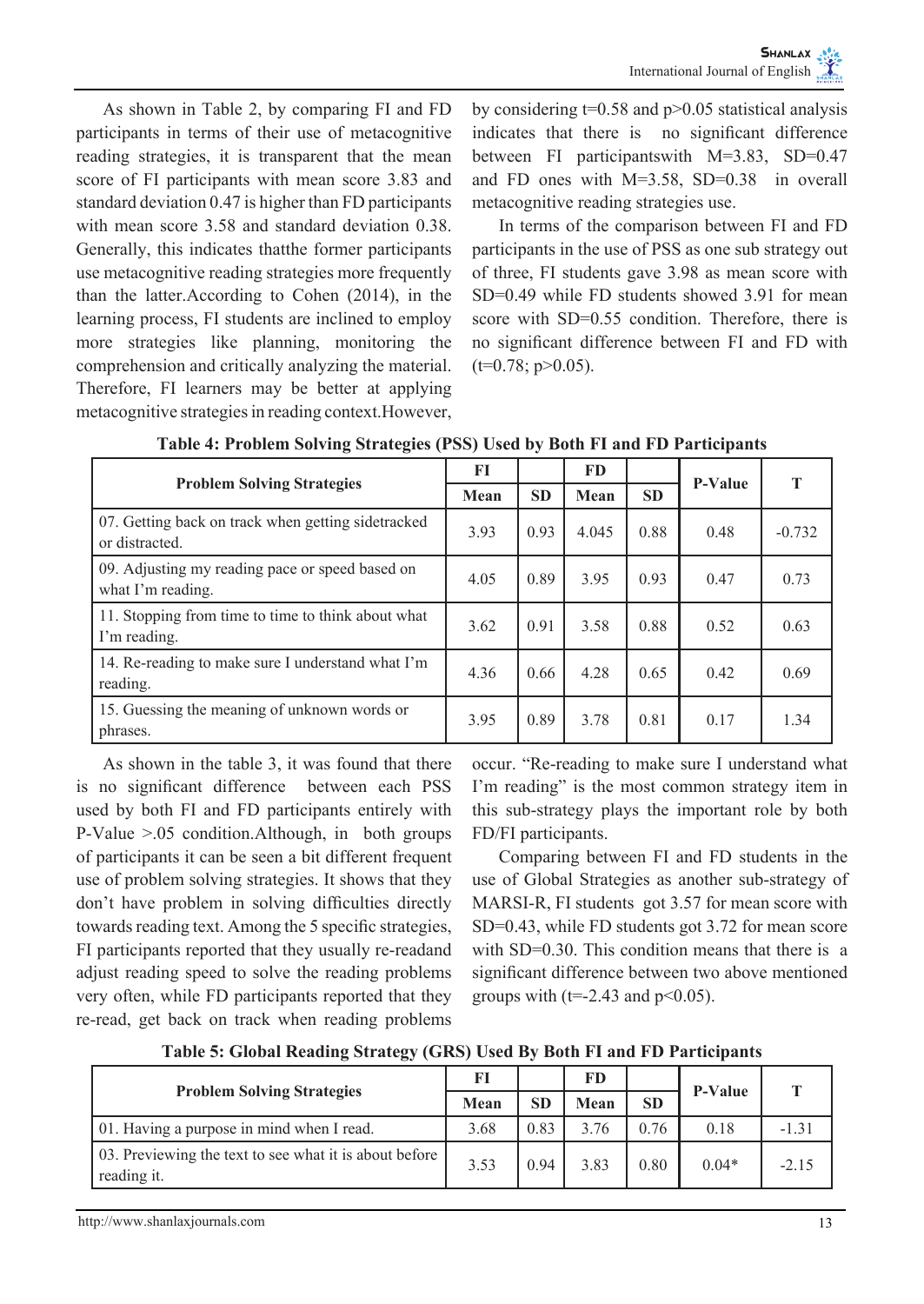| 05. Checking to see if the content of the text fits my<br>purpose for reading.          | 3.54 | 0.61 | 3.99 | 0.64 | $0.000*$ | $-4.16$ |
|-----------------------------------------------------------------------------------------|------|------|------|------|----------|---------|
| 12. Using typographical aids like bold face and<br>italics to pick out key information. | 3.22 | 0.94 | 3.40 | 0.72 | 0.17     | $-1.37$ |
| 13. Critically analyzing and evaluating the informa-<br>tion read.                      | 3.67 | 0.75 | 3.34 | 0.73 | $0.007*$ | 2.71    |

As shown in the table 4, it was found that there is a significant difference between each GRS used by both FI and FD participants entirely with P-Value p<0.05condition.As it can be seen, FD students used GRS 3"Previewing the text to see what it is about before reading it" more frequently compared to FI participants, therefore the difference is significant  $(t=2.15; p<0.05)$ . This indicates that FD participants apt for learning materials related to their background knowledge or they prefer to find some links between their own prior experiences with new information. Thus, when it comes to reading, they like to think about what they have learned before and exploit it in the new learning conditions.Furthermore, GRS 5 "Checking to see if the content of the text fits my purpose for reading" also indicates a significant difference between FI and FD participants  $(t=4.16;$ p<0.05). It means, FD students use more of this strategy than FI ones.The reason may well be FD participants tendency towards thinking globally or they likely read through the text for only general information without considering details in a text. When it comes to absorb information, they can get the main idea easily by ignoring the irrelevant information. However, FI participants would prefer to pay attention to each detail in a text, and they are not very good at choosing important and less important information.Another strategy which is GRS 13 "Critically analyzing and evaluating the information read" shows a significant difference between FD and FI participants  $(t=2.71; p<0.05)$ , too. In this item, FI students look to be better in critically analyzing and evaluating the reading text, which is in line with their characteristic in learning that is they are better at thinking analytically and evaluating information critically (Witkin et.al, 1971).

All in all, there are significant differences in the usage of 3 out of 5 specific strategies between FI and FD participants. Moreover, the students from both groups indicated their preferences in choosing some particular GRS which match with their characteristics of FI or FD cognitive style.

With respect to SRS almost the same thing happens that FI participants caught 3.69 for mean score with SD=0.51, while FD participantscaught 3.46 for mean score ,with SD=0.58 condition. Therefore, it shows a significant difference with  $(t=2.57; p<0.05)$ .

|                                                                              | FI   |           | FD   |           | <b>P-Value</b> | T       |
|------------------------------------------------------------------------------|------|-----------|------|-----------|----------------|---------|
| <b>Global Reading Strategy</b>                                               | Mean | <b>SD</b> | Mean | <b>SD</b> |                |         |
| 02. Taking notes while reading.                                              | 3.57 | 0.93      | 3.37 | 0.96      | 0.20           | 1.28    |
| 04. Reading aloud to help me understand what I'm<br>reading.                 | 3.50 | 1.36      | 3.49 | 1.18      | 0.94           | 0.06    |
| 06. Discussing what I read with others to check my<br>understanding.         | 3.60 | 0.09      | 3.12 | 0.11      | $0.002*$       | 3.21    |
| 08. Underlining or circling important information in<br>the text.            | 3.86 | 1.08      | 3.88 | 1.09      | 0.94           | $-0.07$ |
| 10. Using reference materials such as dictionaries to<br>support my reading. | 3.61 | 1.14      | 3.29 | 1.11      | 0.08           | 1.73    |

**Table 6: Support Reading Strategy (SRS) used By Both FI and FD Participants**

The table 5 shows that FI participants give more priority for almost all SRS items including notetaking, reading aloud, underling, and using reference materials except"Discussing what I read…" that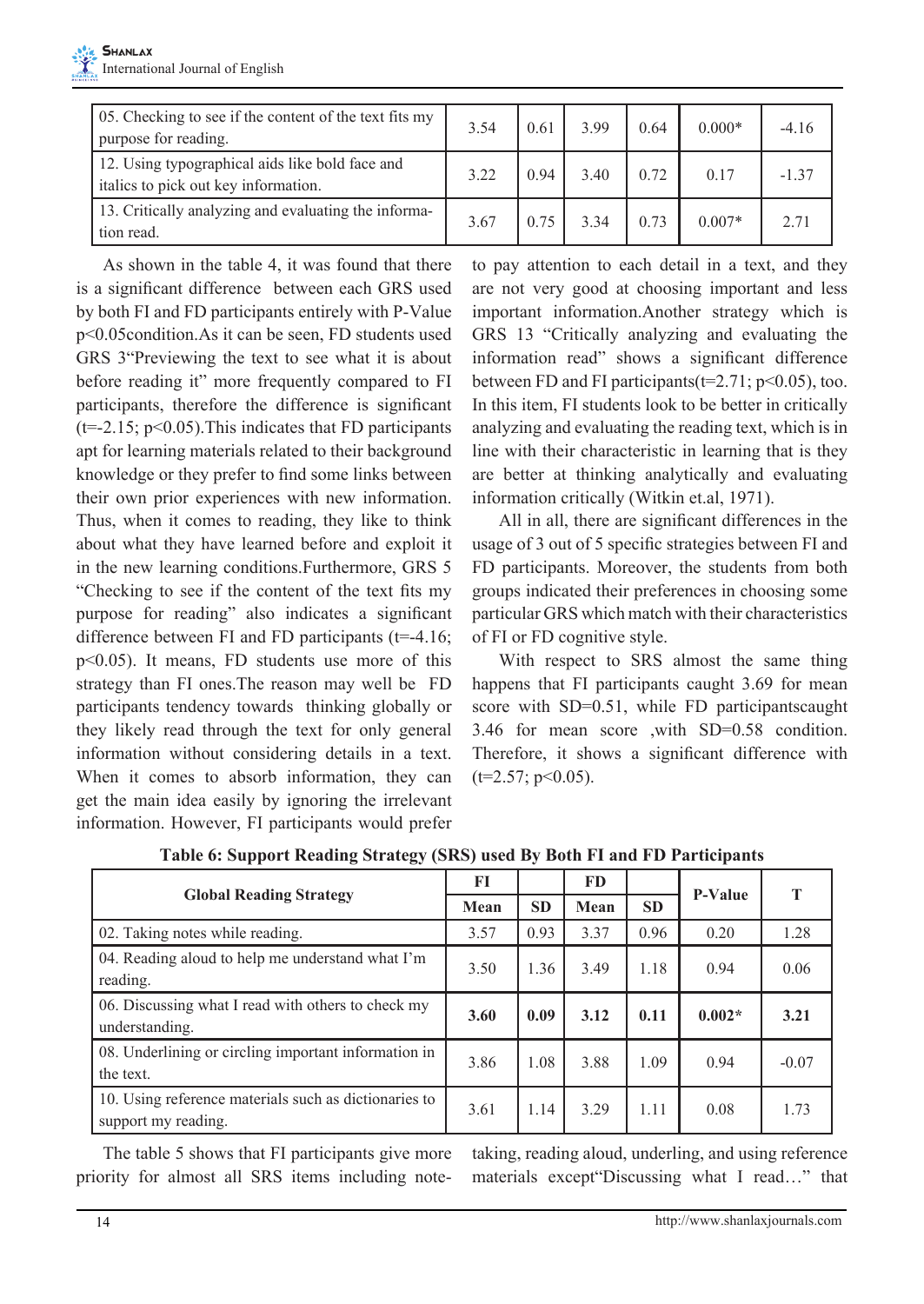indicates they are less reliant on being provided with a social structure to the subject and are more self-motivated.Among them, SRS 6 "Discussing what I read with others to check my understanding"  $(t=3.21; p<0.05)$  shows a significant difference between FI and FD participants. The reason may well be that they tend to create their own structure in understanding information, and they are good at reorganizing and restructuring information with another way. Meanwhile, FD participants tend to learn new material in a social way.All results indicated that FI and FD students use to some extent different GRS and SRS in their reading text while the same participants reported the same preference in using PSS.

In order to examine the third question of the study "if there is any relationship between students' usage of metacognitive reading strategies with their FI/FD cognitive styles?" SPSS Chi-square test for independence was applied for comparing the level of metacognitive strategies usage in FI group and FD group of participants.The two independent variables are: 1. the three levels of usage (1=high, 2=moderate, 3=low) of the metacognitive reading strategies and the three sub-strategies, and 2. FI (group 1)/FD (group 2) cognitive styles of the students.

| <b>Table 7: Chi-Square Tests for Overall</b> |
|----------------------------------------------|
| <b>Metacognitive Strategy Usage</b>          |

| Value                           | df     | Asymp. Sig.<br>$(2-sided)$ |
|---------------------------------|--------|----------------------------|
| Pearson Chi-Square              | 38.89a | 230.015                    |
| Likelihood Ratio                | 39.76  | 231.000                    |
| Linear-by-Linear<br>Association | .0981  | 1.000                      |
| N of Valid Cases                | 4652   |                            |

a. 0 cells (0%) have expected count less than 5. The minimum expected count is 75.

As seen in Table 6, a Chi-square test of independence was applied for comparing the level of overall usage of metacognitive strategies between FI and FD group of participants. A statistically significant difference was found  $(x2 = 38.89)$ , p=0.01) between FD and FI participants in terms of using overall metacognitive strategies, with FDstudentsusing more metacognitive strategies.

| <b>Metacognitive Strategy Usage</b> |       |    |        |  |  |  |
|-------------------------------------|-------|----|--------|--|--|--|
|                                     | Value | df | Asymp. |  |  |  |

**Table 8: Chi-Square Tests for Specific** 

|                                 | v alue | uı          | Аѕущр.<br>Sig.<br>$(2-sid -$<br>ed) |
|---------------------------------|--------|-------------|-------------------------------------|
| Pearson Chi-Square              | 19.35a | 170.43      |                                     |
| Likelihood Ratio                |        | 20.65170.65 |                                     |
| Linear-by-Linear<br>Association | .098   |             | .061                                |
| N of Valid Cases                | 3647   |             |                                     |

a. 0 cells (0%) have expected count less than 5. The minimum expected count is 75.

The last table (7) indicates Chi-square test comparing the groups' differences in strategy use with reference to their cognitive styles FD or FI. There is no statistically significant difference between the FD and FI participants in terms of the use of specific metacognitive reading strategies  $(\gamma 2 = 19.35, p = 0.43)$ , albeit FD participants employed specific metacognitive strategies more frequently than FI participants did.

# **Discussion**

┍

Reading is essential for learners' academic achievement (Koda, 2005), and metacognitive reading strategies have been suggested by many researchers (Brown, 1987; O'Malley & Chamot, 1990) to play a very important role in improving reading comprehension. Therefore, the metacognitive reading strategies used by students were identified in this study and the relationship between FI/FD cognitive styles and metacognitive strategies was examined. Based on the analysis of the data, the discussions of the main findings are provided as follows.

To answer the first research question, the mean score revealed that the overall usage of metacognitive reading strategies by the students is at a high level more than 3.5. According to the established strategy usage criteria introduced by Oxford and Burry-stock (1995), mean score of learning strategies higher than 3.5 refers to the strategy usage stands in the high level. Of the 15 strategies which are listed in MARSI-R, no strategies fell into the low usage level.The results indicated that the participants are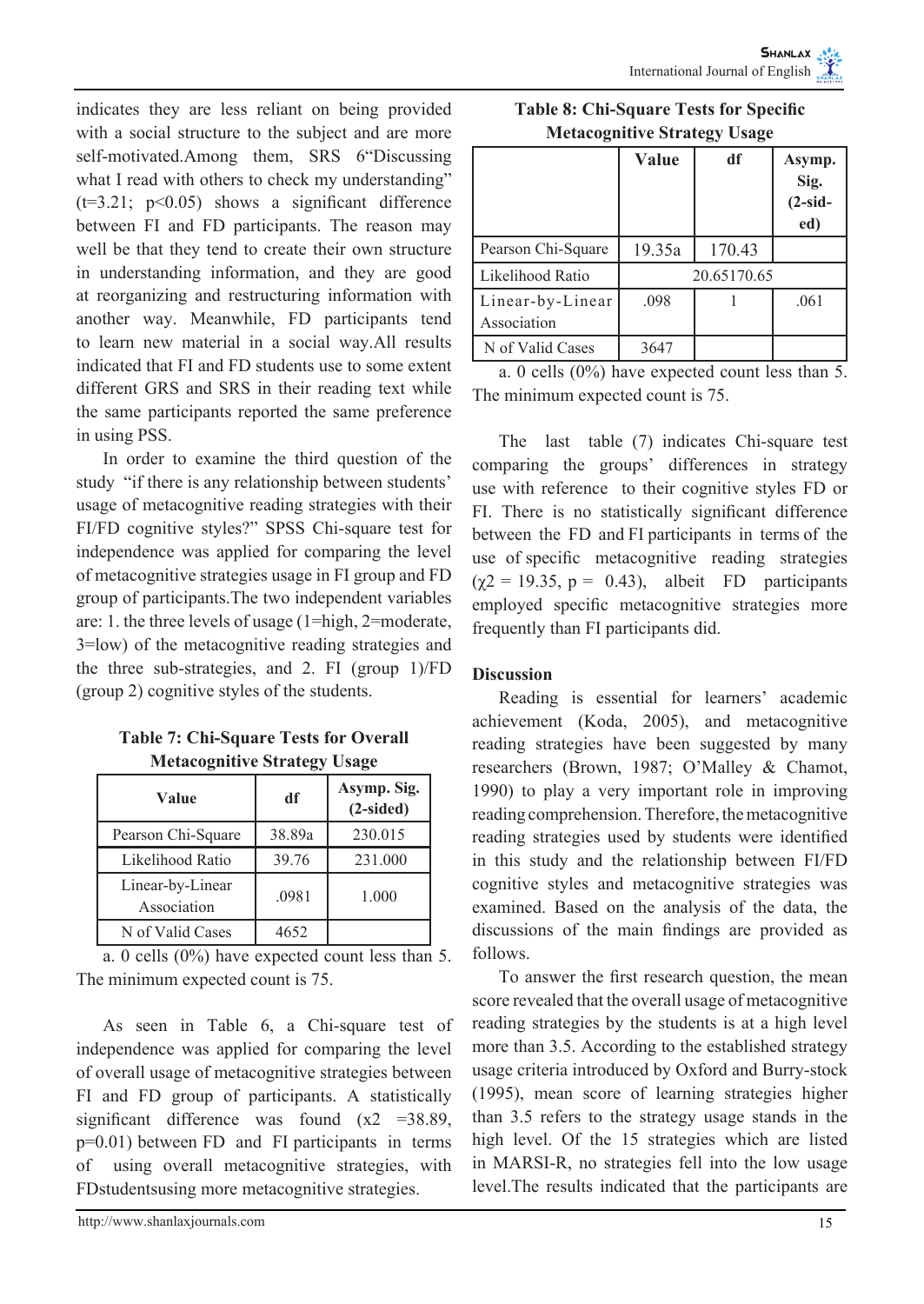highly aware of their metacognitive strategies in reading comprehension. They are able to make use of these strategies to plan before reading, to monitor while reading and to evaluate after reading. They are conscious of their cognitive process during reading and are able to apply various metacognitive strategies to achieve reading comprehension.These findings were also supported by many other studies (Sheorey and Mokhtari, 2001; Zhang, 2008) which indicated that ESL readers are generally aware of their metacognition and are able to use multitude of reading strategies from moderate to high frequency level to achieve their goals.

In addition, for the three sub-strategies, the participants use Problem-Solving Strategies most frequent, followed by Global Strategies and Support strategies. They reported that all 5 items of Problem-Solving strategies and 3 out of 5 items of Global Strategies and 1 out of 5 Support strategies are frequently used while reading.The results showed that PSS ranked the highest usage among the three sub-strategies, which was in consistent with a previous study done by Mokhtari and Reichard (2002).Sheorey and Mokhtari (2001) also claim that problem-solving strategies are the most popular among non-native readers since these strategies are critical for comprehension and directly work with reading difficulties.Nevertheless, the results revealed that the Support reading strategies are the least frequently used among the three sub-strategies. The reason for the limited use of these strategies might be because of the participants' unwillingness to use these time-consuming strategies.However, previous research such as by Sheorey and Mokhtari (2001) reported that generally ESL learners employ more Support Strategies than native speakers due to the fact that relatively low language proficiency learners tend to rely on dictionaries or other support mechanisms to help them read.

To answer the second research question, the results revealed that FI participants generally use more metacognitive reading strategies than FD participants, but there is no significant difference in the overall use of metacognitive reading strategies between them. This finding was supported by some studies such as by Davis (1987) and Zahra Naimie (2010) which claim that FI students use more metacognitive strategies than their FD counterparts. The reason is explained by other researches such as Liu and Reed (1994) which demonstrate that FI learners are better at planning their learning process compared to FD learners. In addition, Abraham (1985) concludes in his study that FI students also monitor their own learning process more often and closely than FD students. Finally, FI students seem to display more knowledge and understanding about their own learning process than that of FD students (Tinajero and Parramo, 1998).Therefore, it can be argued that FI students might use more metacognitive strategies than FD students.Although the overall metacognitive reading strategies of FI and FD participants showed no significant difference, the application of two sub-strategies which are SRS and GRS showed the statistically significant differences between them. This indicated that FI and FD students choose different GRS and SRS. However, all these participants reported the same preference in selecting PSS.The possible reasons why FI and FD participants employ different GRS and SRS might be explained by their own characteristics. For the use of GRS, FD participants like to think about their own prior knowledge; they prefer to learn materials relevant to their own experience and like to link their prior knowledge with new information.

The theoretical implication of this study is that: learner differences and cognitive styles should be considered in any comprehensive theory of second or foreign language acquisition and teaching. Although cognitive processes underlying second language acquisition are not easily explored and identified, having a grasp of cognitive styles sheds light on the understanding of the nature of language learning process.The results of the present study have several pedagogical implications for material developers, learners, and teachers in the realm of Teaching English as a Foreign Language (TEFL) in general and teaching language learning strategies in particular.This study used self-report reading strategy questionnaire as a data collection tool; future studies can be conducted utilizing other types of data collection instruments such as diaries, thinkaloud protocols, or a combination of them.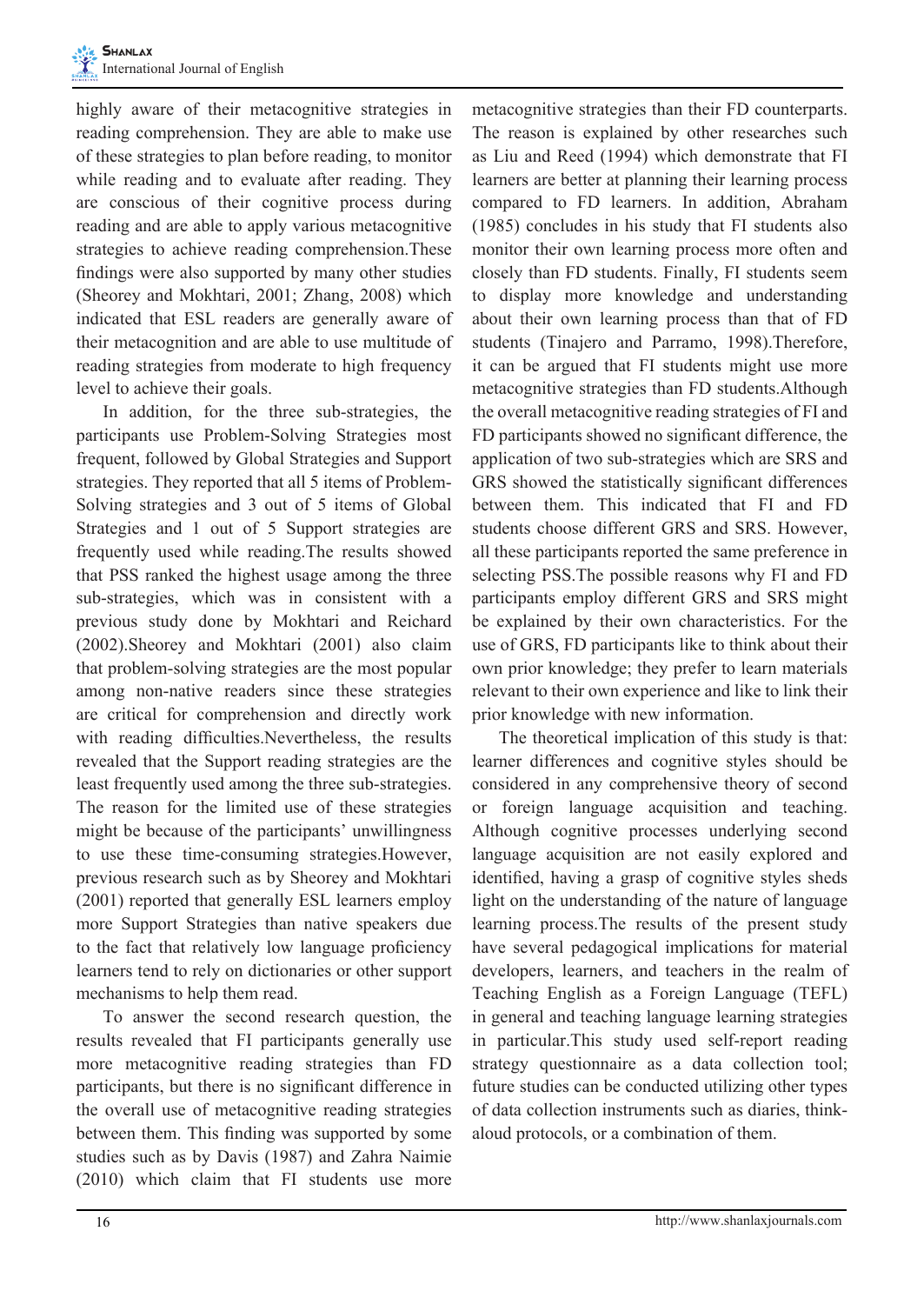# **Conclusion**

As stated above, the present study aimed at investigating the role of field-dependence/ independence cognitive style in using general as well as specific cognitive and metacognitive reading strategies by Turkish EFL learners. The results indicated that field dependence/independence cognitive style may play a significant role in the use of general metacognitive and specific cognitive reading strategies by Turkish EFL learners; and FD participants employed these strategies much more frequently than their FI counterparts.Previous researches suggested that it would be helpful that students realize the existence of cognitive style and know their own field dependency and then make good use of it. Students should be aware of their own cognitive style, learn about the features and know the advantages and disadvantages of each style so that they can take advantage of its favorable traits. Then, they may know what reading activities their cognitive style is suitable for and what problems are caused by it. In this way, students can use the advantages of their cognitive style to make better learning progress and select appropriate reading strategies to overcome the difficulties.Additionally, this study would be useful in Turkey as there are very few previous works that look into the relationship between ESL learners' cognitive style and their selection of metacognitive strategies in reading. Thus, it is hoped that this study could help learners and teachers to better understand cognitive styles and how they could affect learning, and also to raise their awareness of the importance of metacognition and use of metacognitive strategies.

# **References**

- Abraham, Roberta G. "Field Independence-Dependence and the Teaching of Grammar." *TESOL Quarterly*, vol. 19, no. 4, 1985, pp. 689-701.
- Afflerbach, Peter. *Understanding and Using Reading Assessment K-12*. 2007.
- Auerbach, Elsa Roberts, and Diane Paxton. "It's Not the English Thing: Bringing Reading Research into the ESL Classroom." *TESOL Quarterly*, vol. 31, no. 2, 1997, pp. 237-261.
- Brantmeier, Cindy. "Second Language Reading Strategy Research at the Secondary and

University Levels: Variations, Disparities, and Generalizability." *The Reading Matrix*, vol. 2, no. 3, 2002.

- Brown, A. "Metacognition, Executive Control, Self-regulation, and Other More Mysterious Mechanisms." *Metacognition, Motivation, and Understanding*, edited by F. Weinert, and R. Kluwe, Lawrence Erlbaum Associates, 1987, pp. 65-116.
- Brown, H. Douglas. *Principles of Language Learning and Teaching*. Pearson Education, 2000.
- Chappelle, Carol, and Cheryl Roberts. "Ambiguity Tolerance and Field Independence as Predictors of Proficiency in English as a Second Language." *Language Learning*, vol. 36, no. 1, 1986, pp. 27-45.
- Christison, M.A. "Learning Styles and Strategies." *Practical English Language Teaching*, edited by D. Nunan, McGraw-Hill, 2003, pp. 267- 288.
- Cohen, Andrew D. *Strategies in Learning and using a Second Language*. Routledge, 2014.
- Di Martino, Valeria, and Alessandra La Marca. "Assessing Metacomprehension and Metacognitive Reading Strategies." *IOSR Journal of Research & Method in Education*, vol. 9, no. 2, 2019, pp. 38-48.
- D-rnyei, Zoltan. *The Psychology of the Language of the Language Learner: Individual Differences in Second Language Acquisition*. Routledge, 2005.
- Ellis, Rod. *Understanding Second Language Acquisition*. Oxford University Press, 1995.
- Felder, Richard M., and Eunice R. Henriques. "Learning and Teaching Styles in Foreign and Second Language Education." *Foreign Language Annals*, vol. 28, no. 1, 1995, pp. 21-31.
- Flavell, J.H. "Metacognitive Aspects of Problem Solving." *The Nature of Intelligence*, edited by L.B. Resnick, Lawrence Erlbaum, 1976, pp. 231-235.
- Flavell, John H. "Metacognition and Cognitive Monitoring: A New Area of Cognitive-Developmental Inquiry." *American Psychologist*, vol. 34, 1979, pp. 906-911.
- Garner, R. *Metacognition and Reading*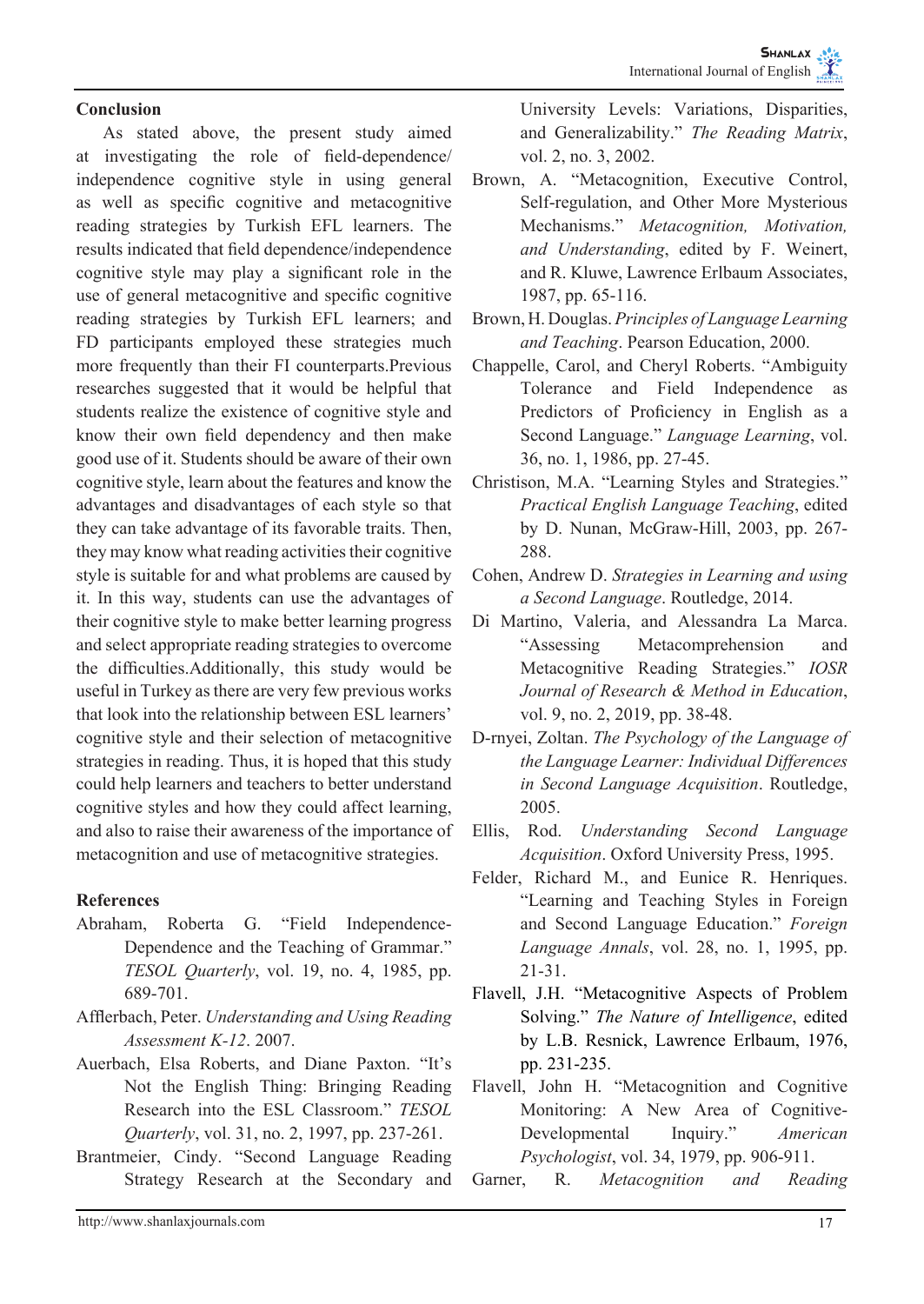*Comprehension*. Ablex Publishing, 1988.

- Glass, Gene V., and Kenneth D. Hopkins. *Statistical Methods in Education and Psychology*. Allyn & Bacon, 1996.
- Grabe, William. "Current Developments in Second Language Reading Research." *TESOL Quarterly*, vol. 25, no. 3, 1991, pp. 375-406.
- Grabe, William. *Reading in a Second Language: Moving from Theory to Practice*. Cambridge University Press, 2009.
- Jonassen, David H., and Barbara L. Grabowski. *Handbook of Individual Differences, Learning and Instruction*. Routledge, 1993.
- Koda, Keiko. *Insights into Second Language Reading: A Cross-linguistics Approach*. Cambridge University Press, 2005.
- Larsen-Freeman, Diane, and Michael H. Long. *An Introduction to Second Language Acquisition Research*. Routledge, 1991.
- Li, Shuyun, and Hugh Munby. "Metacognitive Strategies in Second Language Academic Reading: A Qualitative Investigation." *English for Specific Purposes*, vol. 15, no. 3, 1996, pp. 199-216.
- Mokhtari, Kouider, and Carla A. Reichard. "Assessing Students' Metacognitive Awareness of Reading Strategies." *Journal of Educational Psychology*, vol. 94, no. 2, 2002, pp. 249-259.
- Mokhtari, Kouider, and Ravi Sheorey. "Measuring ESL Students' Awareness of Reading Strategies." *Journal of Developmental Education*, vol. 25, no. 3, 2002, pp. 2-10.
- Mokhtari, Kouider, and B. Perry. "Using Rasch Analysis to Calibrate Students' Metacognitive Awareness and Use of Reading Strategies." *Reading Strategies of First and Second-Language Learners: See How They Read*, edited by Kouider Mokhtari and Ravi Sheorey, Christopher-Gordon Publishers, 2008, pp. 67–84.
- Mokhtari, Kouider, et al. "Measuring the Reading Strategies of First and Second Language Readers." *Reading Strategies of First and Second-Language Learners: See How They Read*, edited by Kouider Mokhtari and Ravi Sheorey, Christopher-Gordon Publishers,

2008, pp. 43–65.

- Mokhtari, Kouider, et al. "Revising the Metacognitive Awareness of Reading Strategies Inventory (MARSI) and Testing for Factorial Invariance." *Studies in Second Language Learning and Teaching*, vol. 8, no. 2, 2018, pp. 219-246.
- O'Malley, J. Michael, and Anna Uhl Chamot. *Learning Strategies in Second Language Acquisition*. Cambridge University Press, 1990.
- Oxford, Rebecca. *Language Learning Strategies: What Every Teacher Should Know*. Heinle & Heinle Publishing, 1990.
- Oxford, Rebecca L., and Judith A. Burry-Stock. "Assessing the Use of Language Learning Strategies Worldwide with the ESL/ EFL version of the Strategy Inventory for Language Learning (SILL)." *System*, vol. 23, no. 1, 1995.
- Pithers, R.T. "Cognitive Learning Style: A Review of the Field Dependent-Field Independent Approach." *Journal of Vocational Education and Training*, vol. 54, no. 1, 2002, pp. 117- 132.
- Pressley, Michael, and Peter Afflerbach. *Verbal Protocols of Reading: The Nature of Constructively Responsive Reading*. Routledge, 1995.
- Reid, Joy M. "The Learning Style Preferences of ESL Students." *TESOL Quarterly,* vol. 21, no. 1, 1987, pp. 87-111.
- Shang, Hui-Fang. "Reading Strategy Use, Self-Efficacy and EFL Reading Comprehension." *The Asian EFL Journal Quarterly*, vol. 12, no. 2, 2011, pp. 18-42.
- Sheorey, R., and K. Mokhtari. "Differences in the Metacognitive Awareness of Reading Strategies among Native and Non-Native Readers." *System*, vol. 29, no. 4, 2001, pp. 431-449.
- Teng, Feng. "Immediate and Delayed Effects of Embedded Metacognitive Instruction on Chinese EFL Students' English Writing and Regulation of Cognition." *Thinking Skills and Creativity*, vol. 22, 2016, pp. 289-302.

Tinajero, Carolina, and M. Fernanda Paramo. "Field